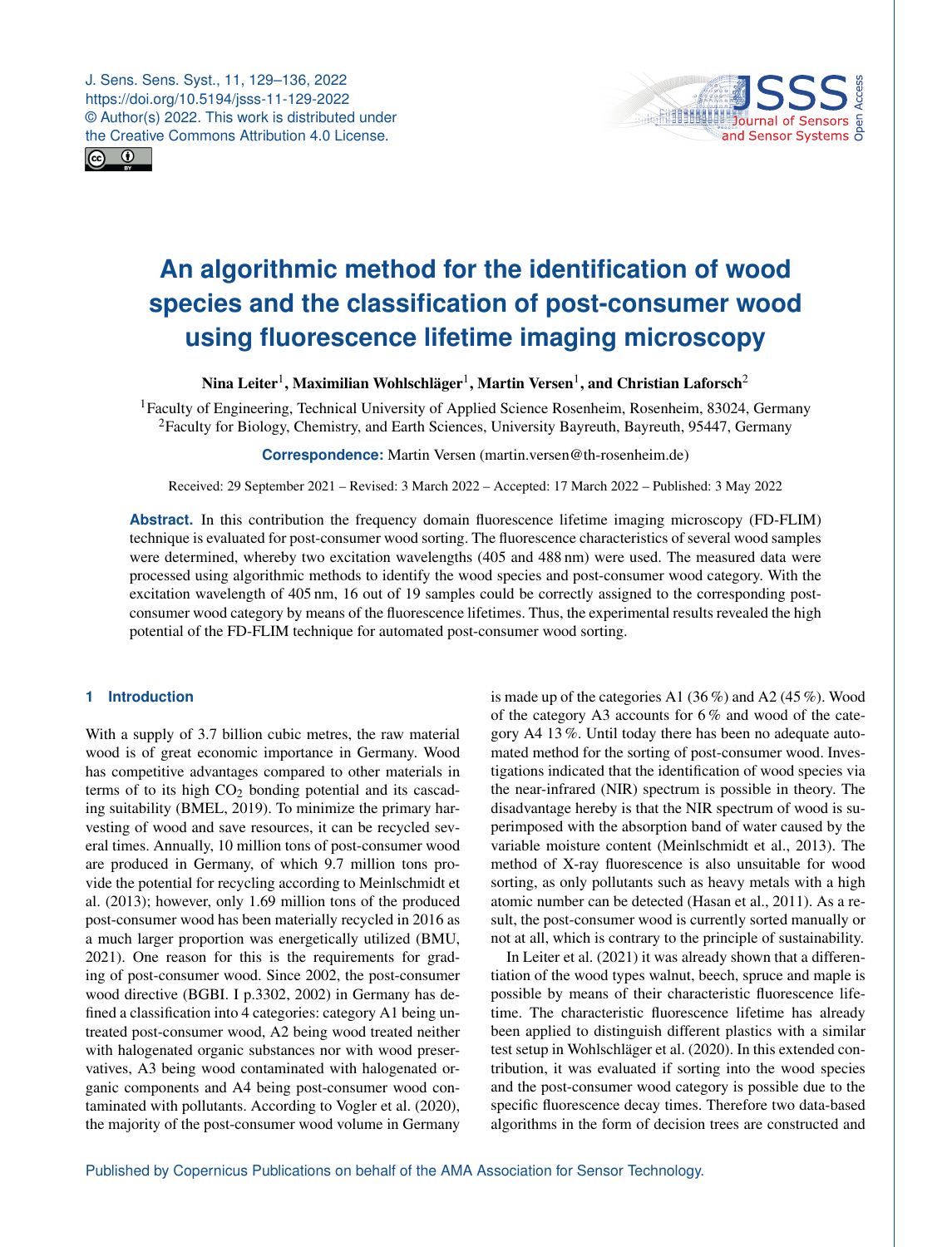

**Figure 1.** Illustration of the fluorescence decay characteristic.

each of them tested for two excitation wavelengths (405 and 488 nm).

#### **2 State of the art**

In the following section the theory of the fluorescence decay time and the corresponding measurement system used to generate the input data for the decision tree are described.

#### 2.1 Theory of the fluorescence decay time

From Valeur and Berberan-Santos (2012) it is known that a material which is excited with a laser pulse signal, emits a maximum fluorescence intensity of  $I_0$  at the time of the first radiation energy release. This intensity decays exponentially with the time  $t$  and converges to 0. The fluorescence lifetime  $\tau$  represents the time period after which the fluorescence intensity *I* has decayed by  $1/e$  (see Fig. 1).

On the basis of the system theory, the fluorescence excitation can not only be done by an excitation pulse (Dirac pulse) in the time domain but also by a Fourier transform test function, such as a sinusoidal or a rectangular oscillation with a defined modulation frequency  $\omega$ . There are different possibilities to provide the excitation with a light source. Lasers and their high-power electronics are synchronized with the detection unit. Since the excitation varies in intensity but never breaks off completely, excited electrons are always present, the so-called steady-state population. The fluorescence signal follows the sinusoidal excitation with a phase shift  $\phi$ . Additionally, the fluorescence exhibits the same frequency as the excitation signal but is attenuated in its amplitude and shifted in its direct current (DC) value. This attenuation arises from the material-specific quantum efficiency, which is smaller than 1. In Fig. 2, the amplitude of the excitation  $B$ , the amplitude of the fluorescence emission  $b$ , the DC value of the excitation  $A$  and the DC value of the fluorescence emission  $a$ as well as the phase shift  $\phi$  are marked.

A calculation of the modulation depth  $M$  is possible using the ratios of the amplitude attenuation and the DC shift:



**Figure 2.** Illustration of the phase shift and the amplitude attenuation.

$$
M = \frac{\left(\frac{b}{a}\right)}{\left(\frac{B}{A}\right)}.\tag{1}
$$

Using the modulation depth  $M$  and the defined modulation frequency  $\omega$ , the modulation-dependent fluorescence decay time  $\tau_M$ , can be calculated

$$
\tau_{\rm M} = \frac{\sqrt{\frac{1}{M^2} - 1}}{\omega}.
$$
 (2)

With the defined modulation frequency  $\omega$ , the phase shift  $\phi$ can be used to calculate the phase-dependent fluorescence decay time  $\tau_{\text{Ph}}$ :

$$
\tau_{\rm Ph} = \frac{1}{\omega} \times \tan(\phi). \tag{3}
$$

The measured parameters of M and  $\phi$  can also be graphically displayed in a phasor plot, whereby M represents the length of the vector and  $\phi$  the angle which M is rotated about the origin. The real part (Re) and the imaginary part (Im) of the modulation depth  $M$  are plotted along the x-axis and the y-axis. It contains a normalized unit circular axis, whereby the scaling of the fluorescence lifetimes are dependent of the modulation frequency  $\omega$ . The phasor plot directly allows an evaluation of fluorescence lifetimes calculated from different measurements in comparison to each other (see Fig. 3).

## 2.2 FD-FLIM measuring system

The determination of the fluorescence decay time is performed with the experimental setup used in Leiter et al. (2021). A frequency domain fluorescence lifetime imaging microscopy (FD-FLIM ) camera, a laser and a microscope to guide the laser beam onto the sample are the main elements of the experimental setup (see Fig. 4). The laser timing is controlled by the camera and provides a rectangular intensity-modulated excitation signal with wavelengths of either 405 or 488 nm. The light signal is coupled into the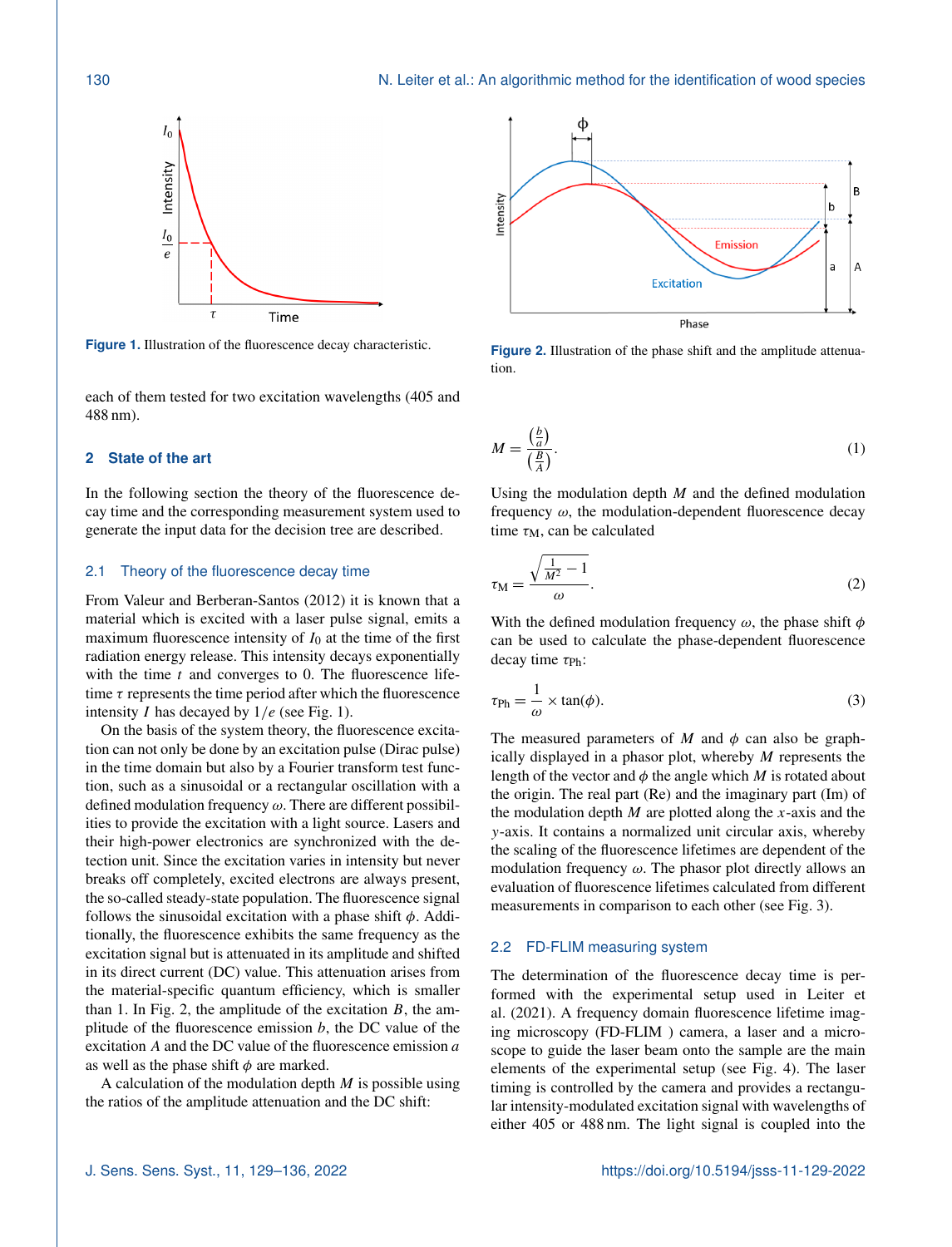

**Figure 3.** Illustration of the phasor plot (Wohlschläger et al., 2020).



**Figure 4.** Illustration of the experimental setup used for the experiments including a laser, a microscope, optical filters and an FD-FLIM camera system.

microscope via an optical fibre. The phase-shifted fluorescence response signal is captured by the magnifying objective and then detected by the FD-FLIM camera mounted on the microscope. The FD-FLIM camera has a resolution of  $1004 \times 1008$  pixels and thus collects  $10^6$  fluorescence lifetimes in parallel. Additional optical filters are used to confine the signal (exciter) and block unwanted reflections and stray light (emitter). The measured data are transferred from the camera to the computer via a USB 3.0 interface. The software processes the data and computes the fluorescence decay times of the wood samples.

## **3 Experiment**

In the following, the wood samples are presented as well as the experimental setup and the two evaluation methods, first for the identification of the wood species and second for the identification of the post-consumer wood category.

#### 3.1 Samples and data preparation

Standardized wood samples of maple, beech, oak, spruce, larch and pine were used for the identification of the wood species. The standardized wood samples were cut into blocks of  $2 \text{ cm} \times 2 \text{ cm} \times 2 \text{ cm}$  to investigate three sides (tangential, radial and transverse cut) of each wood type. Prior to the measurement, the standardized wood samples were preserved in a climatic chamber at a constant humidity of 60 % and a temperature of 25 ◦C. A total of 16 fluorescence lifetime images were taken on the 3 sides of the wood samples using the measurement setup shown in Fig. 4 for each excitation wavelength (405 and 488 nm). This resulted in a total number of 288 measurements per excitation wavelength. The mean value and the corresponding standard deviation were calculated from the 16 measurements per surface of a sample by the Gaussian analysis described in Wohlschläger et al. (2020). The mean value was treated as an estimated value for the expectation value for every wood species. This resulted in three expectation values for the phase decay time and the modulation decay time of a wood species depending on the cutting direction of the surface.

For the investigations of the post-consumer wood category identification, eight samples of the category A1, nine samples of the category A2, one sample of the category A3 and one sample of the category A4 were collected from the material flow of a roofed post-consumer wood utilization plant. These samples were measured four times each using the measurement setup shown in Fig. 4 with 405 and 488 nm. This resulted in a total number of 76 measurements per excitation wavelength. The mean value and the corresponding standard deviation of the phase decay time and the modulation decay time were calculated from the measurement data for each measurement.

All measurements of the standardized wood samples and the post-consumer wood samples as well as the storage of the post-consumer wood samples were performed in a laboratory air-conditioned to room temperature of 23 ◦C.

#### 3.2 Identification of wood species

The main target was to develop a decision tree for the evaluation of FD-FLIM measurement data for the identification of wood species. Two main features of the FD-FLIM measurement are the phase-dependent and the modulation-dependent fluorescence decay times. Since these are material-specific, it is assumed that they differ depending on the wood species. The following analysis was based on the mean value of the phase-dependent and the modulation-dependent fluorescence lifetime of FD-FLIM measurements as well as on the associated standard deviations assuming a Gaussian normal distribution and the resulting phasor plot. As a basis for the evaluation, a library was created which contains the expected values for each wood species. As shown in Fig. 5, each measurement to be evaluated was subjected to five individual tests,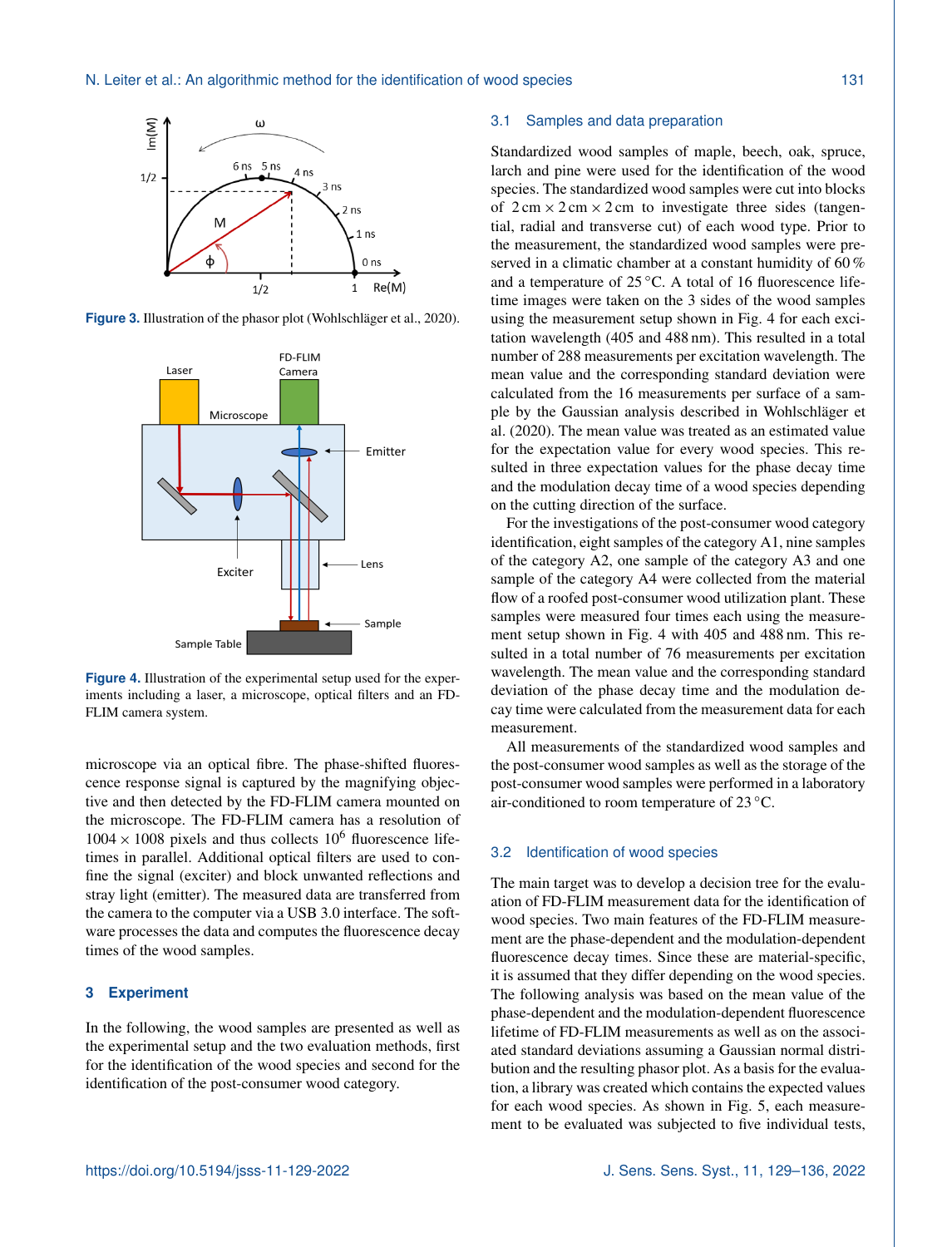

**Figure 5.** Flow chart of the evaluation decision tree to identify the wood species.

whereby each one covered the six types of wood species previously mentioned. If a test fitted a wood species, it was registered in a point-based system. Once all individual results have been determined, the sum was compared to be greater than or equal to three to verify if the data belong to one wood species only. If so, this wood species was given as the overall result. If no wood species or several wood species had a decision value greater than or equal to three, no clear statement on the wood species assignment was possible.

For an analysis of the algorithm, the correct samples identified for the partial tests were compared, as well as the overall output of the decision tree with respect to the excitation wavelength.

#### 3.3 Identification of wood categories

In addition to the wood species identification procedure, a decision tree for the identification of the post-consumer wood category A1 was developed. As possible classifiers, the parameters that have already been introduced for the wood species identification were considered. During the investigations a remarkable behaviour of the parameters was observed: the decay times of phase and modulation as well as the standard deviation of non-treated wood were often lower in comparison to treated wood of the same species. It is assumed that the composition of the treatment material affects the overall fluorescence decay time. Based on this knowledge, a decision tree was developed which processes the following measurement data: the mean value of the phase decay time, the associated standard deviation assuming a Gaussian normal distribution and the mean value of the modulation-dependent fluorescence decay time. The parameter value ranges vary as the excitation wavelength changes.

The test parameters were determined through the following procedure. The previously measured standardized wood samples for the identification of the wood species represented untreated wood, i.e. wood of the category A1. In combination with the observations during the post-consumer wood measurements the lower threshold value of the phase decay time was therefore set as equal to the shortest decay time including the standard deviation from the expected values obtained for the standardized wood samples. To determine the upper threshold value of the phase decay time, the longest de-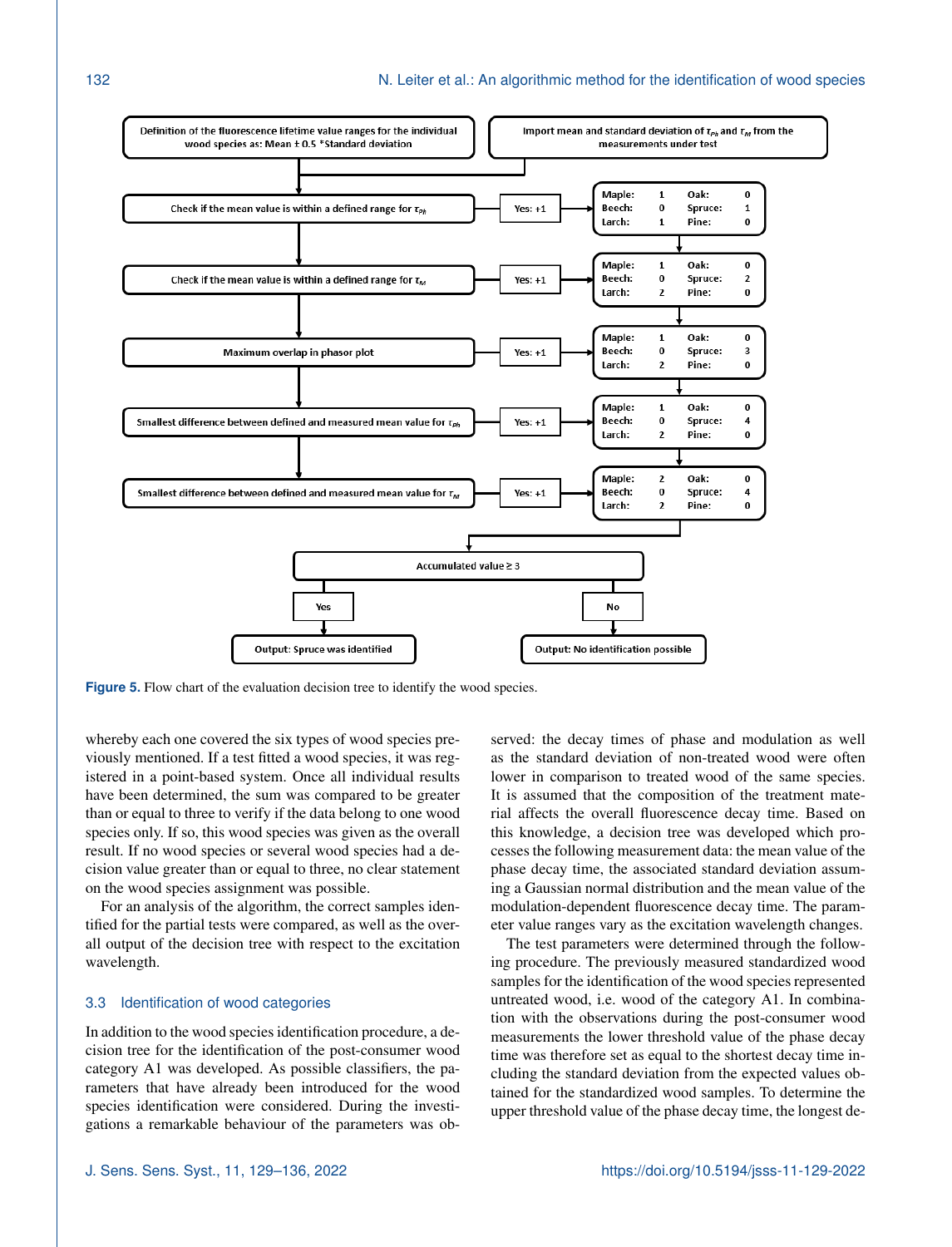

**Figure 6.** Flow chart of the evaluation decision tree to identify the wood category.

cay time including the standard deviation from the expected values was set as the upper limit and the 72 post-consumer wood measurements were tested for this range. The test was repeated with the upper threshold lowered in steps of 0.1 ns until the range with the smallest error rate was found. This was repeated analogously for the modulation decay time. In addition, this procedure of reiterating the upper threshold of the phase and modulation-dependent decay time was repeated for the second excitation wavelength. To determine the parameters' standard deviation of the phase decay time, the smallest and the biggest value of the standard deviation of the decay time from the standardized wood samples was extracted. In this range the 72 post-consumer wood measurements were again tested varying the limit of the standard deviation in steps of 0.01 ns until the minimum of the error rate was found. In Fig. 6 the evaluation decision tree for the identification of the wood category consisting of three partial tests including the resulting parameters' value depending on the excitation wavelength are shown.

If two of the three individual tests were true, then category A1 was the result for the individual measurement. Otherwise, A2–A4 was the determined category. Since each sample included four individual measurements, the sample was considered to be category A1 if the results of each of the individual measurements were exclusively indicative for A1. In order to analyse the evaluation procedure, key indicators like the accuracy, precision and recall were calculated

from the output (Powers, 2011). The accuracy was calculated as the sum of correctly identified A1 wood and correctly identified non-A1 wood divided by the total of the classified results. The accuracy gives an overview of the correctly predicted output. The precision was calculated as the ratio of wood correctly identified as A1 to the total amount of wood identified as A1. A high precision is required in order to achieve a high quality of the designation as A1 postconsumer wood. The recall was calculated as an ratio of those woods correctly identified as A1 divided by all A1 wood and should be high.

## **4 Results**

The intention of the research was to evaluate the identification of wood species and wood categories by their fluorescence lifetime. In the following discourse the results of the investigation are provided and discussed.

# 4.1 Experimental results of the wood species identification

To identify the wood species, 20 fluorescence decay time measurements were randomly chosen out of the pool of 288 measurements. All measurements were taken from untreated wood samples where the wood species were known. Afterwards, the measured data were analysed using the pre-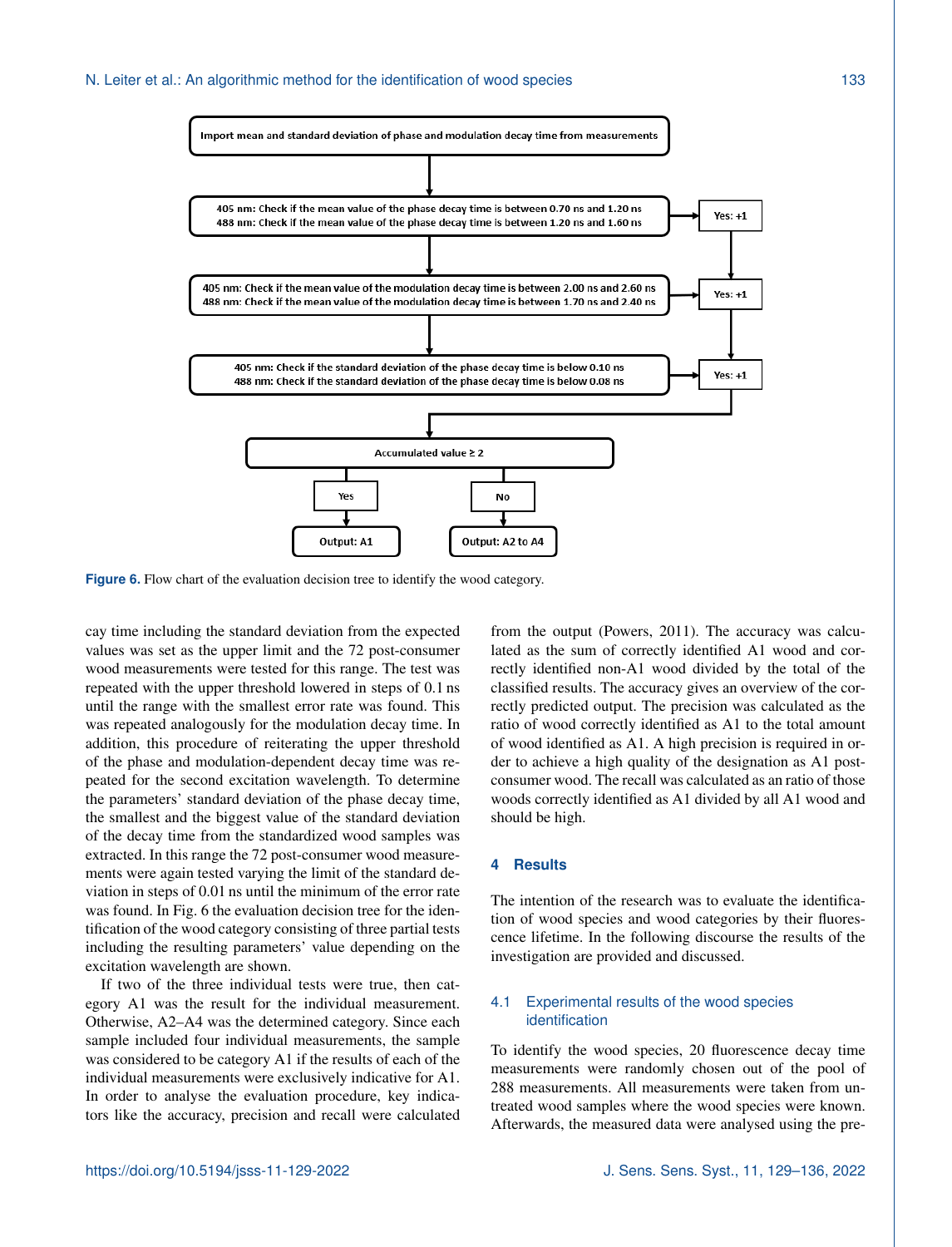| Partial test                           | $405 \,\mathrm{nm}$ |                      |       | 488 nm  |                      |       |
|----------------------------------------|---------------------|----------------------|-------|---------|----------------------|-------|
|                                        | Correct             | No<br>identification | False | Correct | No<br>identification | False |
| Defined range of phase decay time      | 0.30                | 0.40                 | 0.30  | 0.20    | 0.50                 | 0.30  |
| Defined range of modulation decay time | 0.20                | 0.55                 | 0.25  | 0.20    | 0.50                 | 0.30  |
| Maximum overlap in phasor plot         | 0.30                | 0.45                 | 0.25  | 0.65    | 0.00                 | 0.35  |
| Difference of phase decay time         | 0.60                |                      | 0.40  | 0.30    |                      | 0.70  |
| Difference of modulation decay time    | 0.65                |                      | 0.35  | 0.45    |                      | 0.55  |

**Table 1.** Results of the individual tests of the wood species identification.

**Table 2.** Output of the wood species identification.

| Excitation wavelength       | $405 \,\mathrm{nm}$ | 488 nm |
|-----------------------------|---------------------|--------|
| Correctly identified        | 12                  | 13     |
| No identification possible. |                     |        |
| Falsely identified          |                     |        |

viously explained procedures and the results were compared with the expected wood species. The proportions of correct results of the partial tests in relation to the excitation wavelength are shown in Table 1.

Table 2 lists the overall results depending on the excitation wavelength.

Although Table 1 reveals that the samples cannot be clearly identified by the individual tests alone, the combination of the five tests was successful. For an excitation with the 488 nm wavelength, the wood species were correctly identified in 13 out of 20 cases as shown in Table 2. In three cases, an incorrect wood species was obtained and no clear identification was possible in another four cases. Overall, a proportion of falsely identified wood species close to 0 should be aimed for. The results indicate that the wavelength 405 nm is more suitable for wood sorting because only one sample was incorrectly identified; however, even with this comparatively low error rate, the proportion of unmatched measurements was very high. It is considered that a further development by developing a neural network could increase the effectiveness of the method.

## 4.2 Experimental results of the wood category identification

In addition to the identification of the wood species, this study analysed the identification of the wood category based on the fluorescence behaviour. For this purpose, 8 wood samples of category A1 and 11 wood samples of categories A2– A4 were examined according to the previously described method. Afterwards, the earlier explained evaluation process was applied. The results of the individual tests are shown in Table 3 with the accuracy, precision and recall values.

The overall results of the evaluation are shown in Tables 4 and 5 for the excitation wavelengths 405 and 488 nm, respectively.

The values in Table 3 indicate that the use of an excitation wavelength of 405 nm yields a significantly higher accuracy. The parameter of the defined range of the modulation decay time leads to a high precision and the parameter of the defined range of the phase decay time leads to a high recall; however, the accuracy, precision and recall of the parameter of the standard deviation of the phase decay time are too low to be considered as a significant parameter. In the case of the excitation wavelength of 488 nm in Table 5, six wood samples were correctly identified as category A1 and nine wood samples were correctly identified as category A2 to A4. A total of two wood samples were incorrectly identified as category A2 to A4 and two wood samples were incorrectly identified as category A1. The values in Table 4 have to be interpreted in analogy for the excitation wavelength 405 nm. For industrial use, it is essential to eliminate the carry-over of pollutants. Therefore, a false identification of category A1 must be excluded in an automated process. With respect to the excitation wavelength 405 nm, this requirement has been achieved in this experiment. This leads to the assumption that a sorting of waste wood by post-consumer wood categories based on the fluorescence behaviour is very promising.

#### 4.3 Results and discussion

The applied method, particularly in combination with the excitation wavelength of 405 nm, is very promising for wood sorting. A total of 12 out of 20 wood samples were correctly identified and only 1 wood sample was incorrectly assigned; however, the number of unassigned wood samples was quite high, which currently limits the effectiveness of the technique. Further experiments with larger sample sizes are required to improve the statistical resolution and repeatability. A greater amount of data will increase the statistical confidence and will bring the desired success. For the identification of post-consumer wood at an excitation wavelength of 405 nm, 16 out of 19 wood samples were assigned to the correct category. Only three of the A1 samples were incorrectly categorized as A2–A4 which is not critical for the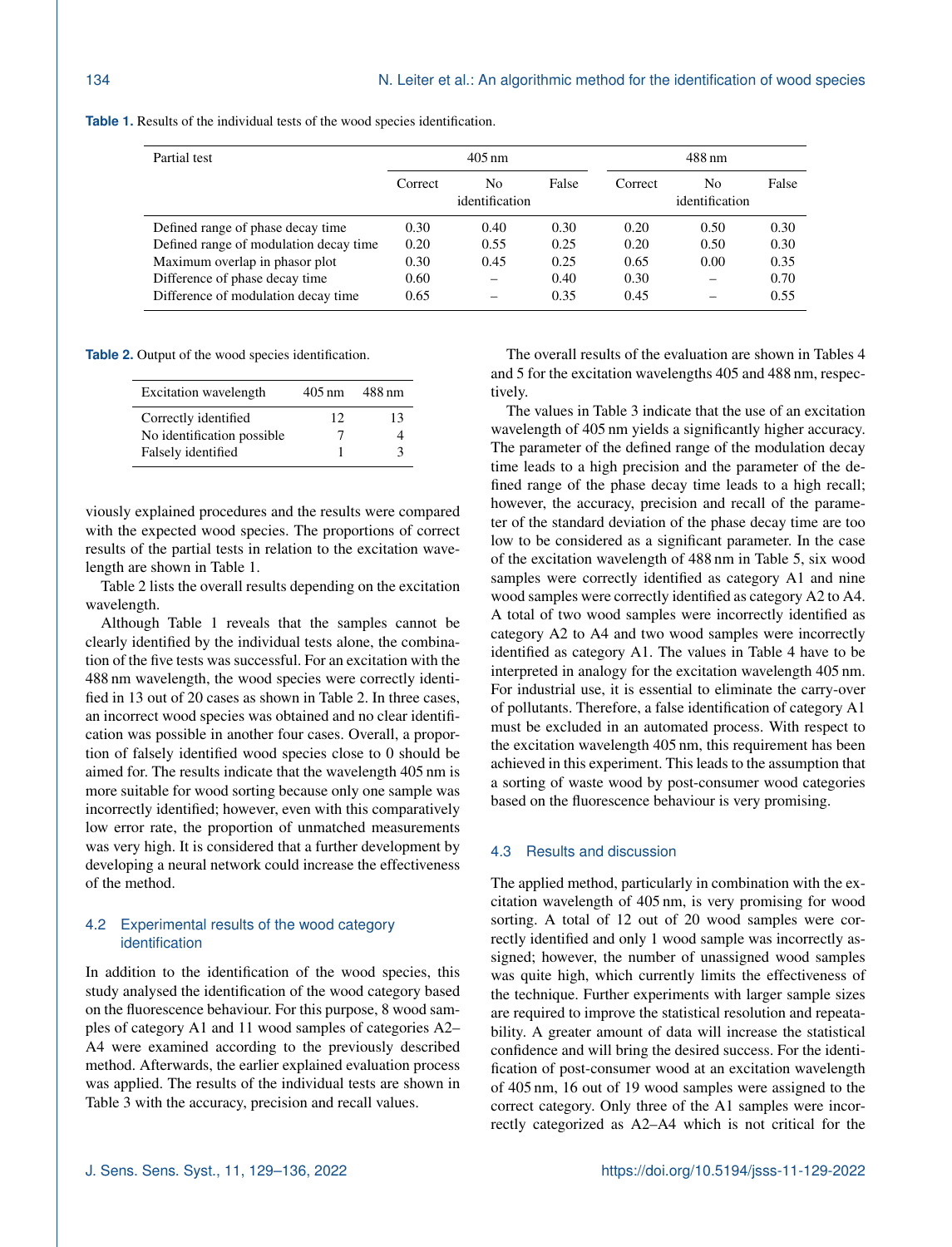| Partial test                                   | $405 \text{ nm}$ |           |        | 488 nm   |           |        |
|------------------------------------------------|------------------|-----------|--------|----------|-----------|--------|
|                                                | Accuracy         | Precision | Recall | Accuracy | Precision | Recall |
| Defined range of phase decay time              | 0.89             | 0.80      | 1.00   | 0.74     | 0.71      | 0.63   |
| Defined range of modulation decay time         | 0.84             | 1.00      | 0.63   | 0.74     | 0.71      | 0.63   |
| Defines standard deviation of phase decay time | 0.68             | 0.67      | 0.65   | 0.63     | 0.57      | 0.50   |
| Total result                                   | 0.84             | 1.00      | 0.63   | 0.79     | 0.75      | 0.75   |

**Table 3.** Results of the individual tests of the wood category identification.

**Table 4.** Output of the wood category identification for 405 nm.

| $405 \text{ nm}$ | A1 | $A2 - A4$         |
|------------------|----|-------------------|
| Output A1        | `` | $\mathbf{\Omega}$ |
| Output A2-4      | З  | 11                |

**Table 5.** Output of the wood category identification for 488 nm.

| 488 nm      | Αl | $A2 - A4$ |
|-------------|----|-----------|
| Output A1   | 6  |           |
| Output A2-4 | 2  | Q         |

recycling purpose of A1. This indicates a high potential of the FD-FLIM technique for post-consumer wood classification. The investigations showed that an identification of the wood category by a data-based decision tree is possible. For an improvement additional steps should be implemented in the method. For example, the threshold values can be finetuned and the intensity normalized to the exposure time, can be added as a parameter. In addition, all combinations of the parameters applied so far should be compared in order to find the most suitable combination. Overall, the drawback of the decision tree method are fixed decision thresholds. In a more sophisticated approach, the parameters and the uncertainty have to be properly weighted. The evaluation of the measurement data and the execution of the decision trees have so far been carried out in time-consuming manual steps. For a completely automated identification system, the decision tree has to be implemented in a computer programme. The extension of the data analysis to a data-based neural network will accelerate the classification process and will also lower the error rate due to an accurate parameter setting and the ability to consider all given values of the camera rather than the mean value and standard deviation of the decay time.

#### **5 Conclusion**

To date, there is no automated method for post-consumer wood sorting. Previous investigations demonstrated that the wood species can be identified due to their characteristic fluorescence decay times. In this contribution, it was demonstrated that a classification of post-consumer wood based on areal fluorescence lifetime measurements is possible using an FD-FLIM camera and laser diodes providing excitation wavelengths of 405 or 488 nm. The obtained data sets were evaluated by decision trees in order to identify the wood species and the post-consumer wood categories. The wood species tested were maple, beech, oak, spruce, pine and larch as well as post-consumer wood of the categories A1 and A2– A4. By using a decision tree and an excitation wavelength of 405 nm the wood species identification was successful for 12 out of 20 samples. By using a decision tree and an excitation wavelength of 405 nm, the post-consumer wood classification of 19 samples led to an accuracy of 0.84 and a precision of 1.00. Thus, the results revealed the high potential of the FD-FLIM technique with an excitation wavelength of 405 nm for wood sorting. Based on this knowledge, an automated process of fast post-consumer wood sorting seems feasible, which will increase the percentage of materially recycled post-consumer wood and will minimize the carry-over of pollutants.

**Code availability.** The code is not publicly accessible but can be requested from the corresponding author.

**Data availability.** The data are not publicly accessible but can be requested from the corresponding author.

**Author contributions.** NL developed the experimental setup as well as the identification algorithms and wrote the article. MW, MV and CL reviewed the article.

**Competing interests.** The contact author has declared that neither they nor their co-authors have any competing interests.

**Disclaimer.** Publisher's note: Copernicus Publications remains neutral with regard to jurisdictional claims in published maps and institutional affiliations.